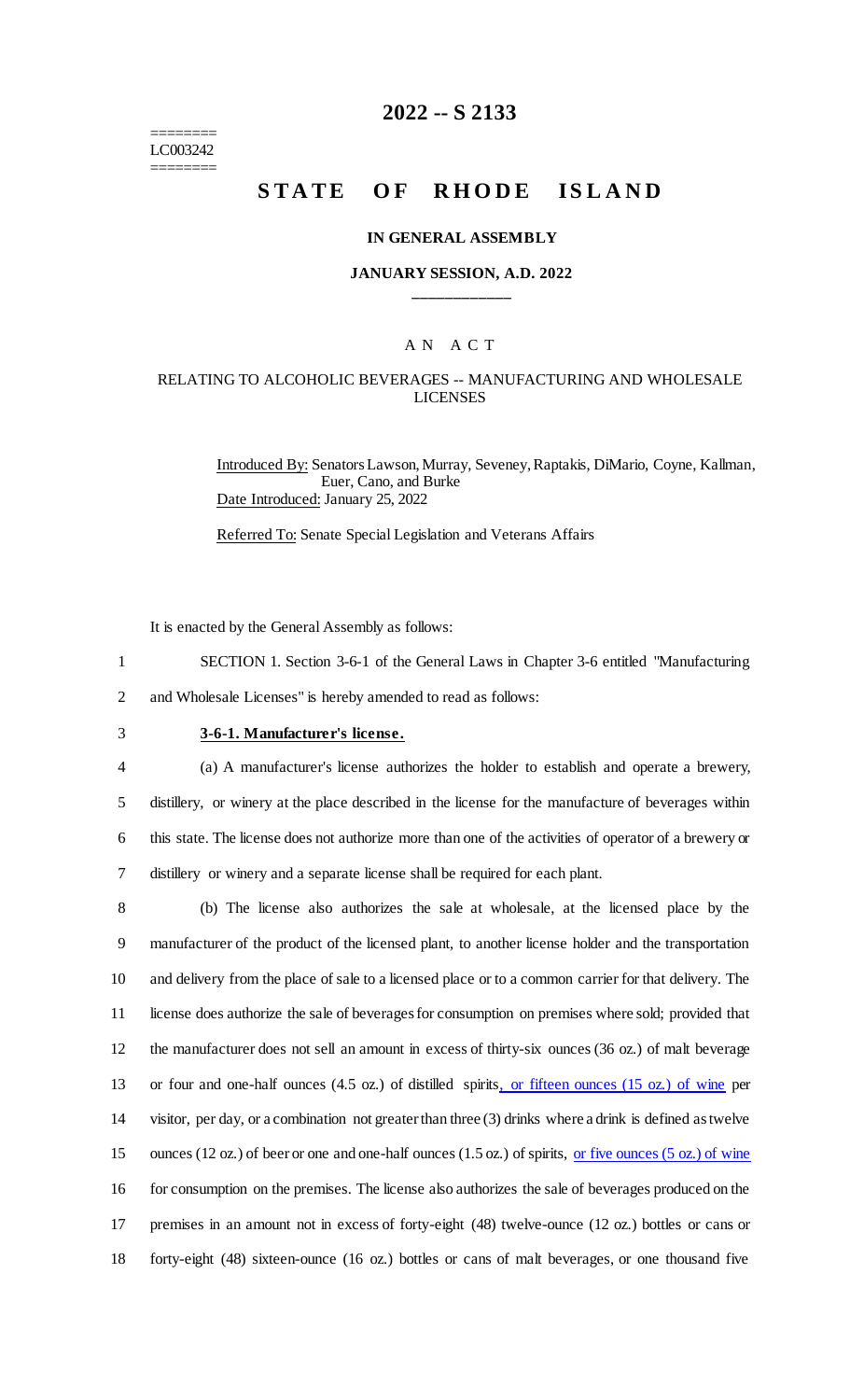1 hundred milliliters (1,500 ml) of distilled spirits, or three (3) seven hundred fifty milliliter (750 ml) bottles of wine or the equivalent amount of wine sold by the can or other container, per visitor, per day, to be sold in containers that may hold no more than seventy-two ounces (72 oz.) each. These beverages may be sold to the consumers for off-premises consumption, and shall be sold pursuant to the laws governing retail Class A establishments. The containers for the sale of beverages for off-premises consumption shall be sealed. The license does not authorize the sale of beverages in this state for delivery outside this state in violation of the law of the place of delivery. The license holder may provide to visitors, in conjunction with a tour or tasting, samples, clearly marked as samples, not to exceed three hundred seventy-five milliliters (375 ml) per visitor for distilled spirits and seventy-two ounces (72 oz.) per visitor for malt beverages at the licensed plant by the manufacturer of the product of the licensed plant to visitors for off-premises consumption. The license does not authorize providing samples to a visitor of any alcoholic beverages for off- premises consumption that are not manufactured at the licensed plant. All manufacturer licenses conducting retail sales or providing samples shall be subject to compliance with alcohol server training and liquor liability insurance requirements set forth in §§ 3-7-6.1 and 3-7-29 and the regulations promulgated thereunder.

 (c) The annual fee for the license is three thousand dollars (\$3,000) for a distillery producing more than fifty thousand gallons (50,000 gal.) per year and five hundred dollars (\$500) for a distillery producing less than or equal to fifty thousand gallons (50,000 gal.) per year; five hundred dollars (\$500) for a brewery; and one thousand five hundred dollars (\$1,500) for a winery producing more than fifty thousand gallons (50,000 gal.) per year and five hundred dollars (\$500) per year for a winery producing less than fifty thousand gallons (50,000 gal.) per year. All those fees are prorated to the year ending December 1 in every calendar year and shall be paid to the general treasurer for the use of the state.

SECTION 2. This act shall take effect upon passage.

======== LC003242 ========